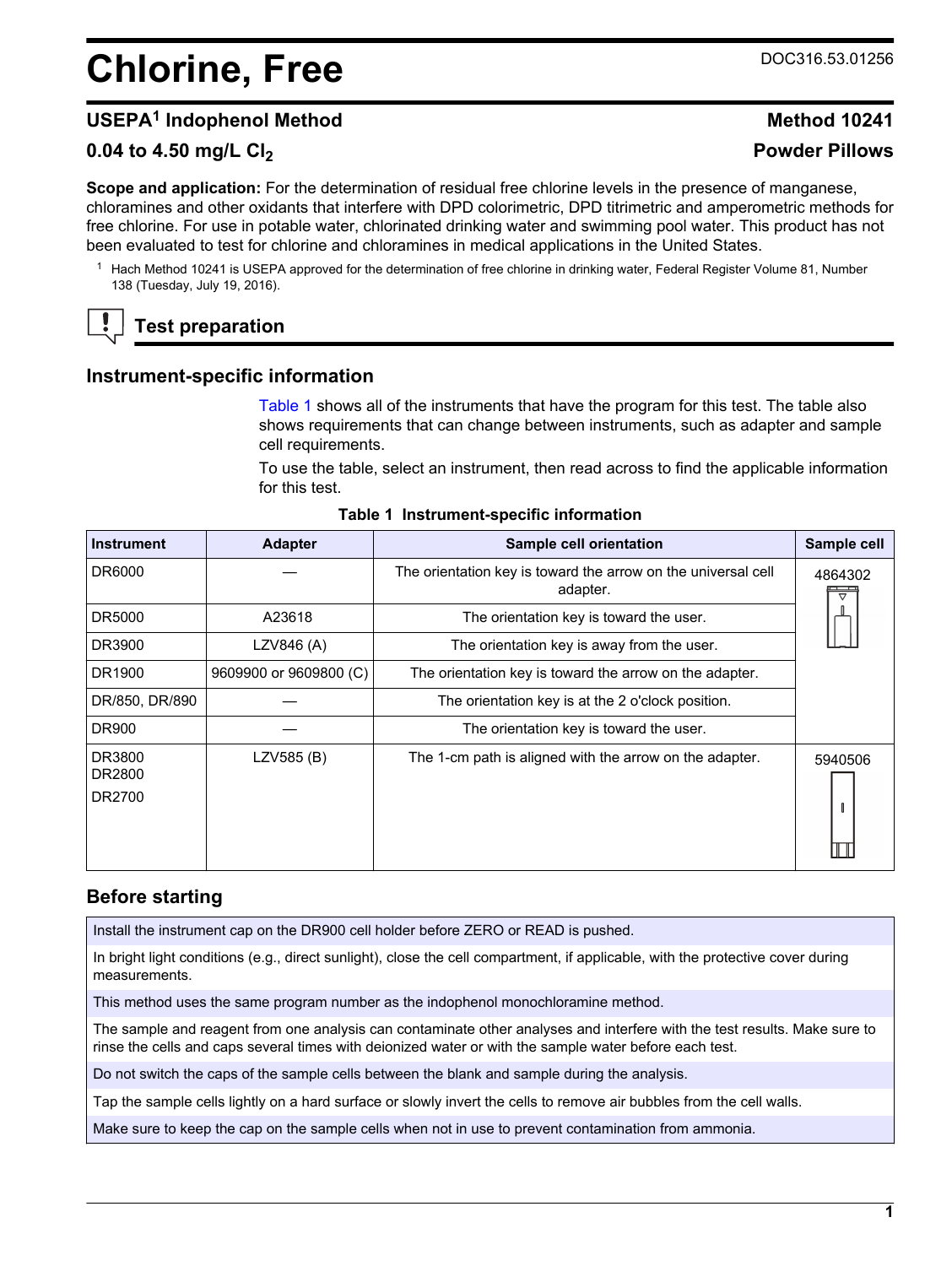Review the Safety Data Sheets (MSDS/SDS) for the chemicals that are used. Use the recommended personal protective equipment.

Dispose of reacted solutions according to local, state and federal regulations. Refer to the Safety Data Sheets for disposal information for unused reagents. Refer to the environmental, health and safety staff for your facility and/or local regulatory agencies for further disposal information.

# **Items to collect**

| <b>Description</b>                                                                                                                    | Quantity |
|---------------------------------------------------------------------------------------------------------------------------------------|----------|
| Freechlor F Reagent Solution                                                                                                          | 5 drops  |
| Monochlor F reagent pillows                                                                                                           |          |
| Sample cells (For information about sample cells, adapters or light shields, refer to Instrument-<br>specific information on page 1.) |          |

Refer to [Consumables and replacement items](#page-6-0) on page 7 for order information.

# **Sample collection**

- Analyze the samples immediately. The samples cannot be preserved for later analysis.
- Chlorine is a strong oxidizing agent and is unstable in natural waters. Chlorine reacts quickly with various inorganic compounds and more slowly with organic compounds. Many factors, including reactant concentrations, sunlight, pH, temperature and salinity influence the decomposition of chlorine in water.
- Collect samples in clean glass bottles. Do not use plastic containers because these can have a large chlorine demand.
- Pretreat glass sample containers to remove chlorine demand. Soak the containers in a weak bleach solution (1 mL commercial bleach to 1 liter of deionized water) for at least 1 hour. Rinse fully with deionized or distilled water. If sample containers are rinsed fully with deionized or distilled water after use, only occasional pretreatment is necessary.
- Make sure to get a representative sample. If the sample is taken from a spigot or faucet, let the water flow for at least 5 minutes. Let the container overflow with the sample several times and then put the cap on the sample container so that there is no headspace (air) above the sample.

# **Test procedure**



**1.** Start program **66, Monochloramine LR**. For information about sample cells, adapters or light shields, refer to [Instrument](#page-0-0)[specific information](#page-0-0) on page 1.



**2.** Fill two sample cells with 10 mL of sample. Label one cell as the sample. Label the other cell as the blank.



**3.** Add 5 drops of the Freechlor F Reagent to the sample.



**4.** Put the stopper on the sample cell. Invert to mix.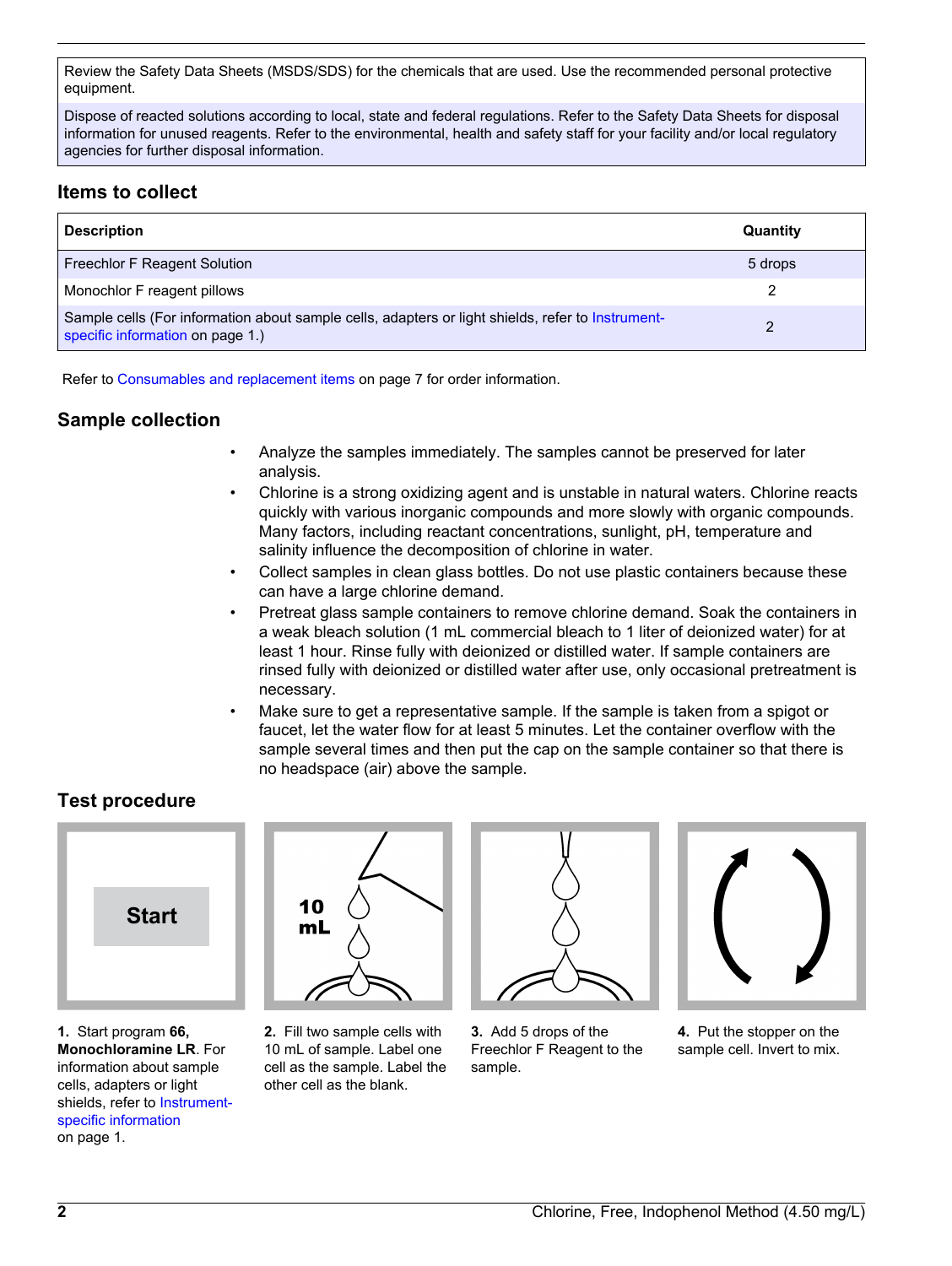

**5.** Add the contents of one Monochlor F Reagent Powder Pillow to each sample cell.



**6.** Close the sample cells. Shake the sample cells for approximately **20 seconds** to dissolve the reagent. A green color shows if free chlorine is in the sample.



**7.** Start the instrument timer. A 5-minute reaction time starts. Adjust the reaction time for the sample temperature. Refer to Color development time on page 3.



**8.** When the timer expires, invert the blank to mix.



**9.** Clean the blank sample cell.



**10.** Insert the blank into the cell holder.



**11.** Push **ZERO**. The display shows 0.00 mg/L  $Cl<sub>2</sub>$ .



**12.** Invert the prepared sample to mix.



**13.** Clean the prepared sample cell.



**14.** Insert the prepared sample into the cell holder.

**15.** Push **READ**. Results show in mg/L  $Cl<sub>2</sub>$ .

# **Color development time**

Test results are strongly influenced by the sample temperature. The reaction times in the procedure are for samples at 18–20 ºC (64–68 ºF). Adjust the reaction times for the sample temperature as shown in [Table 2.](#page-3-0) The color is stable for a maximum of 15 minutes after the specified development time.

If the sample temperature is less than 10  $^{\circ}$ C (50  $^{\circ}$ F), especially if the sample is measured outdoors in cold weather, measure the prepared sample again 5 to 10 minutes after the development time given in [Table 2](#page-3-0). Measure the prepared sample again to make sure that the reaction has completed. The colorimetric reaction has completed if the results do not increase by more than 10% within 10 minutes of the development time.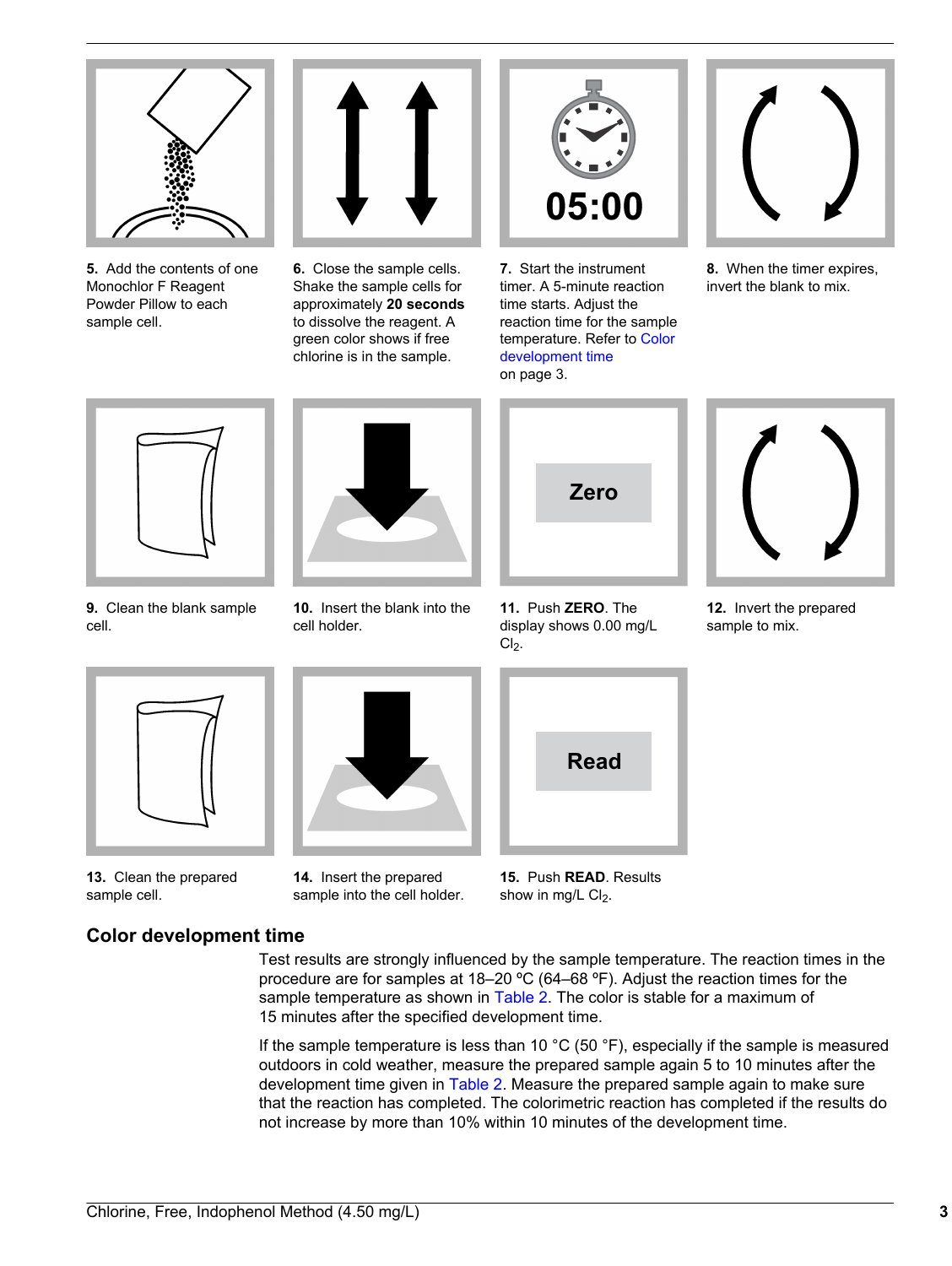## **Table 2 Color development time**

<span id="page-3-0"></span>

| Sample temperature (°C) | Sample temperature (°F) | <b>Development time (minutes)</b> |
|-------------------------|-------------------------|-----------------------------------|
| 5                       | 41                      | 10                                |
| 7                       | 45                      | 9                                 |
| 9                       | 47                      | 8                                 |
| 10                      | 50                      | 8                                 |
| 12                      | 54                      | 7                                 |
| 14                      | 57                      | 7                                 |
| 16                      | 61                      | 6                                 |
| 18                      | 64                      | $\sqrt{5}$                        |
| 20                      | 68                      | $\sqrt{5}$                        |
| 23                      | 73                      | 2.5                               |
| 25                      | 77                      | 2                                 |
| $>25$                   | > 77                    | $\overline{2}$                    |

# **Interferences**

Table 3 shows the substances that were tested for interference and do not interfere at or below the levels that are shown. [Table 4](#page-4-0) shows a list of interfering substances and interference levels.

#### **Table 3 Non-interfering substances**

| <b>Substance</b>        | Interference level         |
|-------------------------|----------------------------|
| Alanine                 | 1 mg/L N                   |
| Aluminum                | 10 mg/L Al                 |
| <b>Bromide</b>          | 100 mg/L Br                |
| <b>Bromine</b>          | 15 mg/L Br <sub>2</sub>    |
| Calcium                 | 1000 mg/L as $CaCO3$       |
| Chloride                | 18,000 mg/L Cl-            |
| <b>Chlorine Dioxide</b> | $5$ mg/L CIO <sub>2</sub>  |
| Chromium (III)          | 5 mg/L $Cr^{3+}$           |
| Copper                  | 10 mg/L Cu                 |
| Cyanide                 | 10 mg/L CN <sup>-1</sup>   |
| Dichloramine            | 10 mg/L as $Cl2$           |
| Fluoride                | $5$ mg/L $F^-$             |
| Glycine                 | 1 mg/L N                   |
| lodine                  | 4 mg/L $I_2$               |
| Iron (II)               | 10 mg/L Fe <sup>2+</sup>   |
| Iron (III)              | 10 mg/L $Fe3+$             |
| Lead                    | 10 mg/L Pb                 |
| Manganese (+7)          | 3 mg/L $MnO4$ <sup>-</sup> |
| Nitrate                 | 100 mg/L N                 |
| Nitrite                 | 50 mg/L N                  |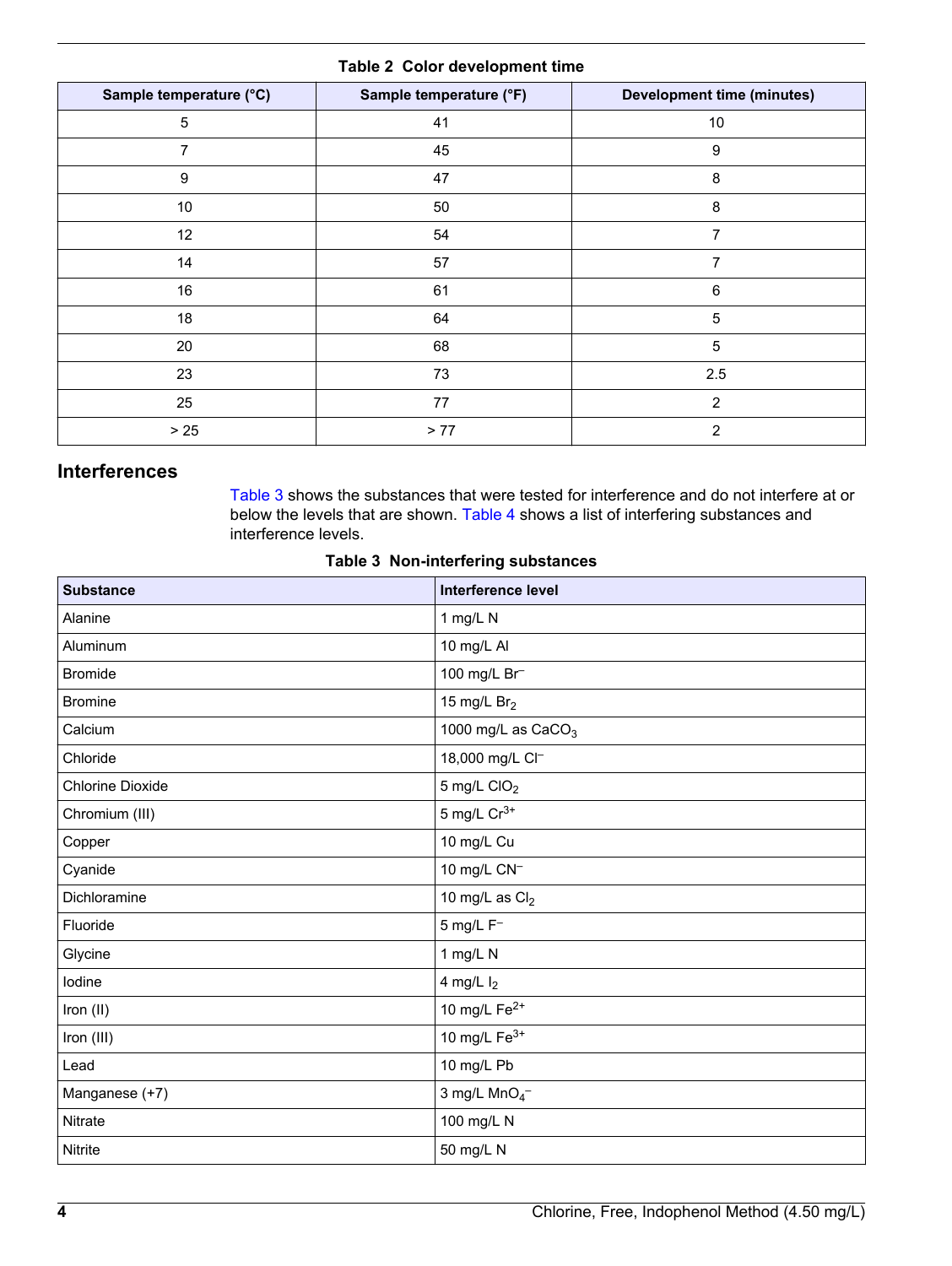<span id="page-4-0"></span>

| <b>Substance</b>                                     | Interference level                      |  |
|------------------------------------------------------|-----------------------------------------|--|
| Oxone <sup>®1</sup> (potassium peroxomonopersulfate) | 30 mg/L                                 |  |
| Phosphate                                            | 100 mg/L $PO4$ <sup>3-</sup>            |  |
| Silica                                               | 100 mg/L $SiO2$                         |  |
| Sulfate                                              | 2600 mg/L SO <sub>4</sub> <sup>2-</sup> |  |
| Tyrosine                                             | 1 mg/L N                                |  |
| Urea                                                 | 10 mg/L N                               |  |
| Zinc                                                 | 5 mg/L Zn                               |  |

#### **Table 3 Non-interfering substances (continued)**

#### **Table 4 Interfering substances**

| Interfering substance | Interference level        |
|-----------------------|---------------------------|
| Ozone <sup>2</sup>    | $> 1$ mg/L O <sub>3</sub> |
| Sulfide <sup>2</sup>  | > 0.5 mg/L $S^{2-}$       |

## **Test applications**

## **Finished chlorinated drinking waters and distributions systems**

Finished waters contain free chlorine and various levels of organic chloramines and inorganic contaminants. The reaction of free chlorine with easily oxidizable species is thought to be complete and the remaining free chlorine is in a steady-state equilibrium. Replicate analyses for free chlorine on this type of water should give equivalent results. It is especially important when testing water where free chlorine residual levels are low to obey all precautions that refer to sample cell cleanliness, water temperature and sampling techniques.

## **At breakpoint**

These waters can contain a mixture of free chlorine, chloramines and nuisance residuals depending on water temperature, mixing efficiencies, sampling location and distance beyond the theoretical breakpoint. The water can be in a state of "dynamic equilibrium" and the chemical speciation can change quickly, especially if at or near the breakpoint. The chemical speciation can change dynamically in both the blank cell and the sample cell. Start the analysis immediately on these types of samples. Test results can be difficult to reproduce on duplicate samples because of the dynamics of the water. Test results are best used to identify free chlorine trends and to monitor changes because of different mixing efficiencies, sampling locations, temperature changes, increased chlorine feed rates, and so forth.

#### **In chloramination kinetic studies**

These waters will contain a mixture of free chlorine and chloramines depending on water temperature, mixing efficiencies, sampling locations, feed rates for chlorine and ammonia and contact time. The water is in a state of "dynamic equilibrium" and the chemical speciation can change quickly depending on water conditions. The chemical speciation can change dynamically in both the blank cell and the sample cell. Start the analysis immediately on these types of samples. Test results can be difficult to reproduce on duplicate samples because of the dynamics of the water. Test results are best used to identify free chlorine trends and to monitor changes based on changes in mixing efficiencies, sampling locations, water temperature changes, increased chlorine feed rates, and so forth.

<sup>&</sup>lt;sup>1</sup> Oxone is a registered trademark of E.I. du Pont de Nemours & Co., Inc.

<sup>&</sup>lt;sup>2</sup> This compound does not normally exist with free chlorine.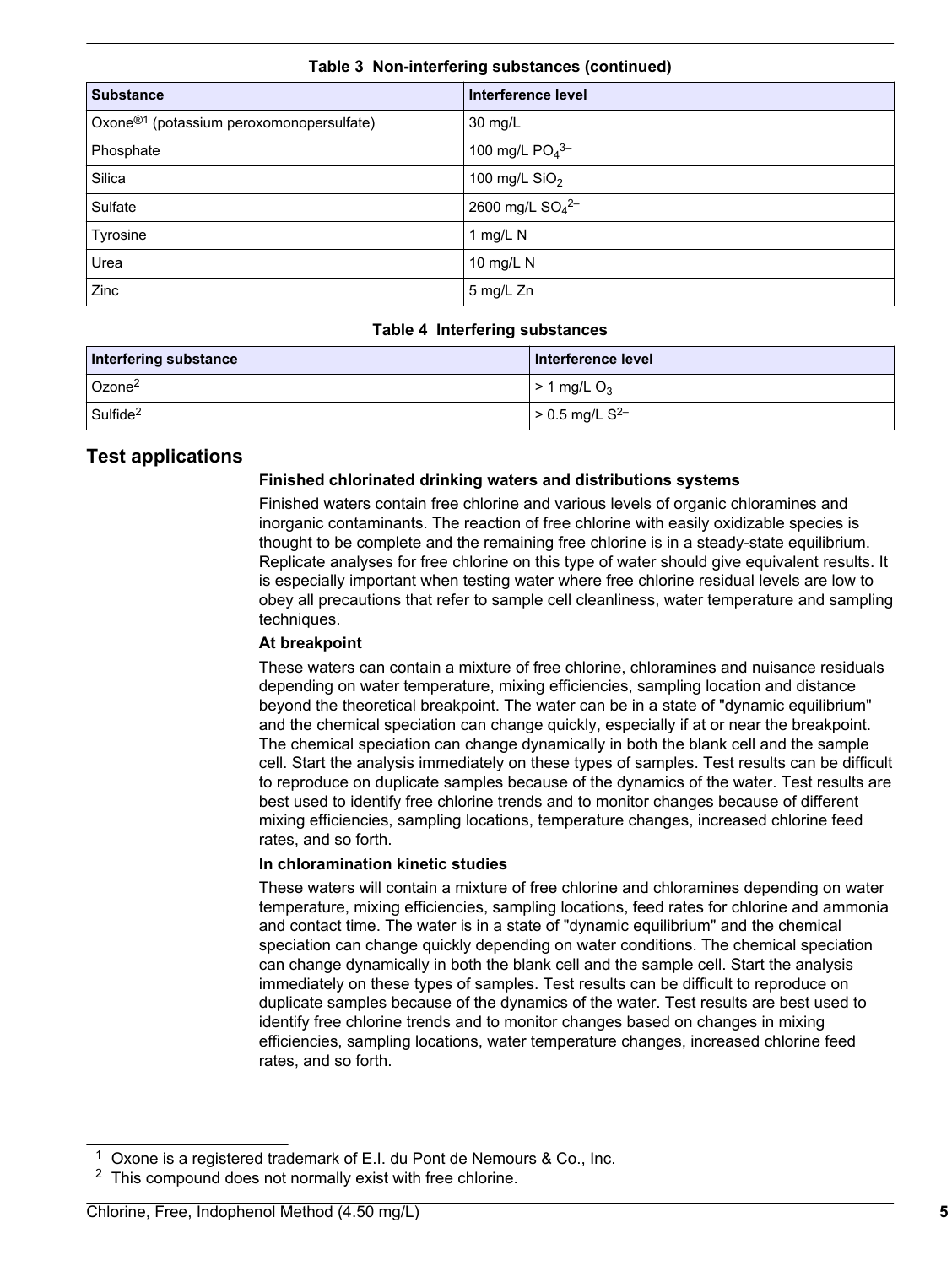#### **With other oxidants**

Other oxidants can include Oxone, permanganate, chlorine dioxide, bromine and iodine. It is assumed that the free chlorine residual has stabilized in the presence of the other oxidants. Replicate analyses for free chlorine on this type of water is expected to give equivalent results. The levels of alternate oxidants that can be present without interference have been tested only in laboratory bench studies (refer to [Table 3](#page-3-0) on page 4). Field data for free chlorine in the presence of these oxidants is not available.

## **Accuracy check**

#### **Standard additions method (sample spike)**

Use the standard additions method (for applicable instruments) to validate the test procedure, reagents and instrument and to find if there is an interference in the sample. Items to collect:

- Chlorine Standard Solution, 2-mL PourRite® Ampule, 25–30 mg/L (use concentration on label)
- Ampule Breaker, PourRite Ampules
- Pipet, TenSette®, 0.1–1.0 mL and tips
- **1.** Use the test procedure to measure the concentration of the sample, then keep the (unspiked) sample in the instrument.
- **2.** Go to the Standard Additions option in the instrument menu.
- **3.** Select the values for standard concentration, sample volume and spike volumes.
- **4.** Open the standard solution.
- **5.** Prepare three spiked samples: use the TenSette pipet to add 0.1 mL, 0.2 mL and 0.3 mL of the standard solution, respectively, to three 10-mL portions of fresh sample. Mix well.
- **6.** Use the test procedure to measure the concentration of each of the spiked samples. Start with the smallest sample spike. Measure each of the spiked samples in the instrument.
- **7.** Select **Graph** to compare the expected results to the actual results.

*Note: If the actual results are significantly different from the expected results, make sure that the sample volumes and sample spikes are measured accurately. The sample volumes and sample spikes that are used should agree with the selections in the standard additions menu. If the results are not within acceptable limits, the sample may contain an interference.*

## **Method performance**

The method performance data that follows was derived from laboratory tests that were measured on a spectrophotometer during ideal test conditions. Users can get different results under different test conditions.

| <b>Program</b> | <b>Standard</b> | Precision (95% confidence interval) | Sensitivity<br>Concentration change per 0.010 Abs change |
|----------------|-----------------|-------------------------------------|----------------------------------------------------------|
| 66             | 3.51 mg/L $Cl2$ | 3.47-3.55 mg/L $Cl2$                | 0.04 mg/L $Cl2$                                          |

## **Summary of method**

An ammonia solution at a pH of 8.3 is added to a sample that contains free chlorine. The free chlorine is immediately converted into monochloramine  $(NH<sub>2</sub>Cl)$ . In the presence of a cyanoferrate catalyst, the monochloramine reacts with a substituted phenol to form an intermediate monoimine compound. The intermediate couples with excess substituted phenol to form a green indophenol compound, which is proportional to the amount of free chlorine in the sample. A sample blank that contains Monochlor F Reagent corrects for background color from the reagent and sample. The measurement wavelength is 655 nm for spectrophotometers or 610 nm for colorimeters.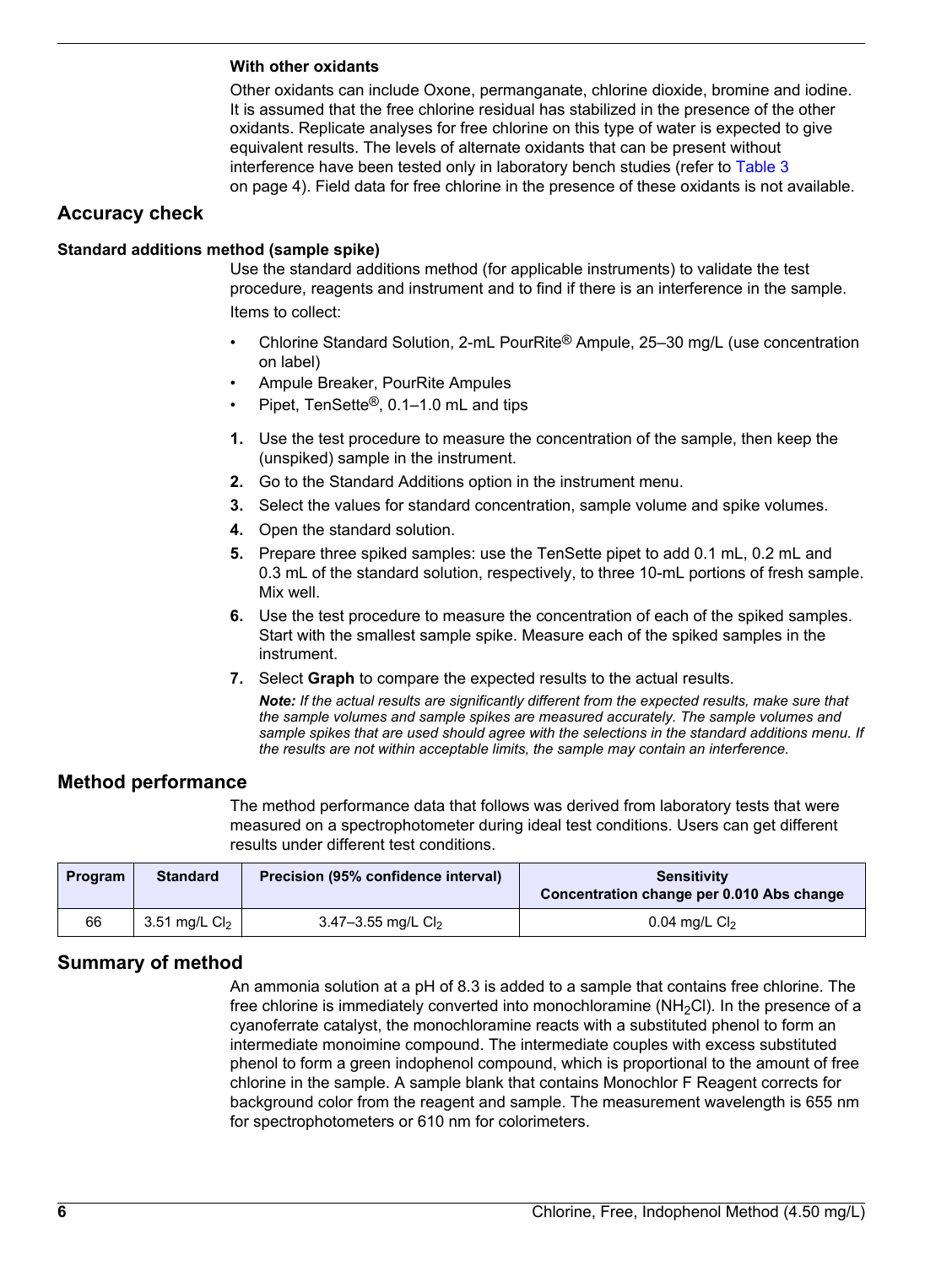# <span id="page-6-0"></span>**Consumables and replacement items**

# **Required reagents**

| <b>Description</b>                  | <b>Quantity/Test</b> | Unit          | Item no. |
|-------------------------------------|----------------------|---------------|----------|
| <b>Freechlor F Reagent Solution</b> | 5 drops              | 50-mL SCDB    | 2964926  |
| Monochlor F Reagent Pillows         |                      | $100$ /p $kg$ | 2802299  |

## **Recommended standards**

| <b>Description</b>                                                         | Unit      | Item no. |
|----------------------------------------------------------------------------|-----------|----------|
| Chlorine Standard Solution, 2-mL PourRite® Ampules, 50-75 mg/L             | $20$ /pkq | 1426820  |
| Chlorine Standard Solution, 10-mL Voluette <sup>®</sup> Ampule, 50-75 mg/L | 16/pkg    | 1426810  |
| Chlorine Standard Solution, 2-mL PourRite® Ampule, 25-30 mg/L              | $20$ /pkq | 2630020  |

## **Optional reagents and apparatus**

| <b>Description</b>                                  | Unit   | Item no. |
|-----------------------------------------------------|--------|----------|
| PourRite® Ampule Breaker, 2 mL                      | each   | 2484600  |
| Ampule Breaker, 10-mL Voluette <sup>®</sup> Ampules | each   | 2196800  |
| Pipet, TenSette <sup>®</sup> , 0.1-1.0 mL           | each   | 1970001  |
| Pipet tips for TenSette® Pipet, 0.1-1.0 mL          | 50/pkg | 2185696  |